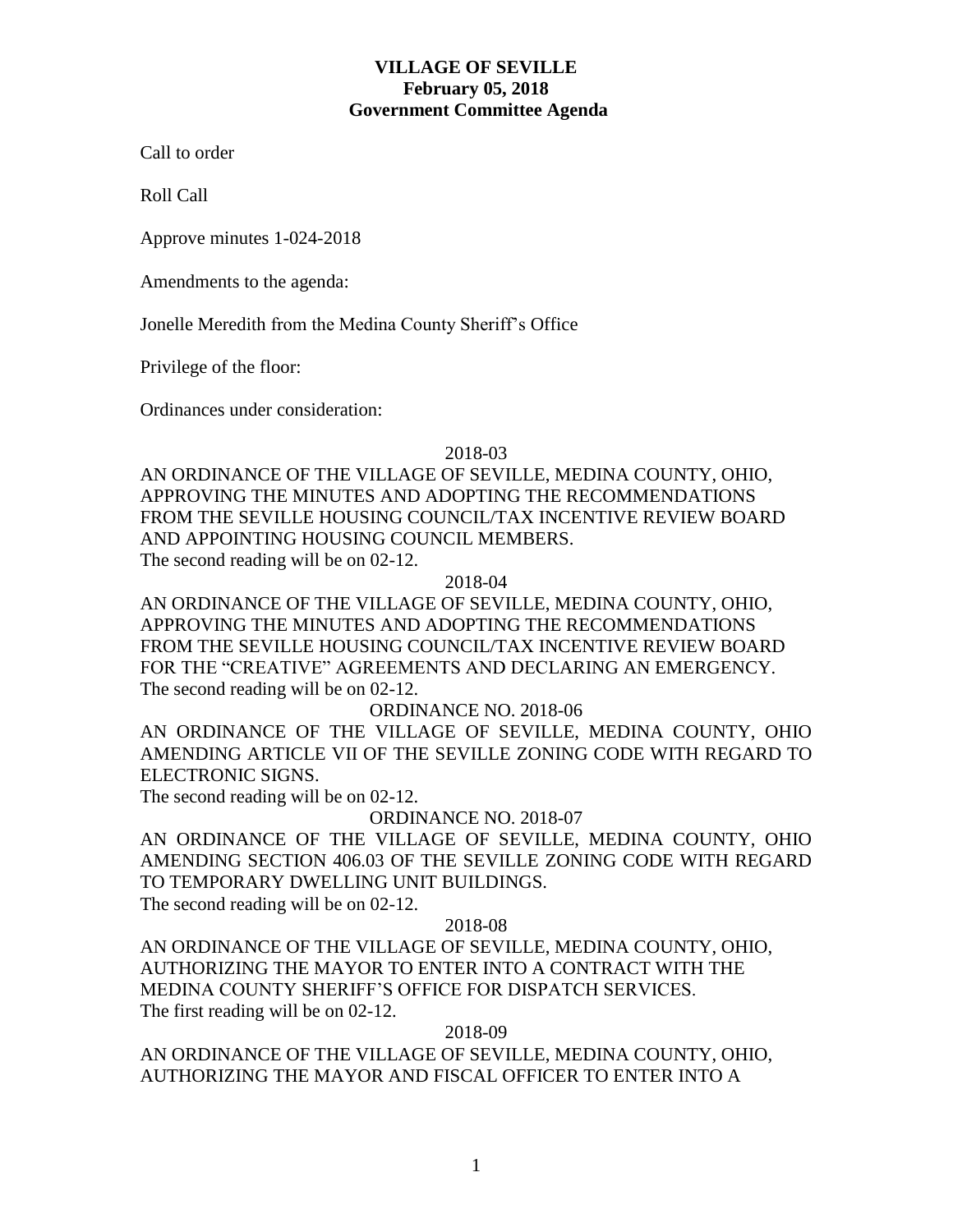# **VILLAGE OF SEVILLE February 05, 2018 Government Committee Agenda**

CONTRACT WITH HOME SECURITY OF OHIO, LLC TO LEASE REAL PROPERTY NO LONGER NEEDED BY THE VILLAGE. The first reading will be on 02-12.

### 2018-10

AN ORDINANCE OF THE VILLAGE OF SEVILLE, MEDINA COUNTY, OHIO, AUTHORIZING THE SUPERINTENDENT OF THE BOARD OF PUBLIC AFFAIRS TO ENTER INTO AN AGREEMENT WITH \_\_\_\_\_\_\_\_\_\_\_\_\_\_\_\_\_\_\_ FOR THE PAINTING OF A 250,000 GALLON STEEL PEDESTAL WATER STORAGE TANK AND DECLARING AN EMERGENCY. The first reading will be on 02-12.

2018-11

AN ORDINANCE OF THE VILLAGE OF SEVILLE, MEDINA COUNTY, OHIO, AUTHORIZING THE STREET DEPARTMENT SUPERINTENDENT TO ENTER INTO AN AGREEMENT WITH BOBCAT OF WOOSTER FOR VARIOUS EQUIPMENT AND DECLARING AN EMERGENCY. The first reading will be on 02-12.

2018-12

AN ORDINANCE OF THE VILLAGE OF SEVILLE, MEDINA COUNTY, OHIO, AUTHORIZING THE MAYOR AND THE FISCAL OFFICER TO GIVE CONSENT TO THE OHIO DEPARTMENT OF TRANSPORTATION TO PERFORM REPAIRS WITHIN THE VILLAGE AND DECLARING AN EMERGENCY. The first reading will be on 02-12.

Resolutions under consideration

Resolution 2016-17 was tabled on 12-12-2016.

2016-17

Street/Park

A RESOLUTION OF THE VILLAGE OF SEVILLE, MEDINA COUNTY, OHIO, AUTHORIZING THE MAYOR AND THE FISCAL OFFICER TO APPLY FOR A GRANT FROM CLEAN OHIO PARKS. The second reading has been completed.

2018-01

A RESOLUTION OF THE VILLAGE OF SEVILLE, MEDINA COUNTY, OHIO, DECLARING IT NECESSARY TO CONSTRUCT AND/OR REPAIR CERTAIN SIDEWALKS.

The second reading will be on 02-12.

2018-03

A RESOLUTION OF THE VILLAGE OF SEVILLE, MEDINA COUNTY, OHIO, AUTHORIZING THE MAYOR AND THE FISCAL OFFICER TO APPLY FOR A GRANT FROM THE 2018 COMMUNITY DEVELOPMENT BLOCK GRANT FROM MEDINA COUNTY.

The second reading will be on 02-12.

2018-04